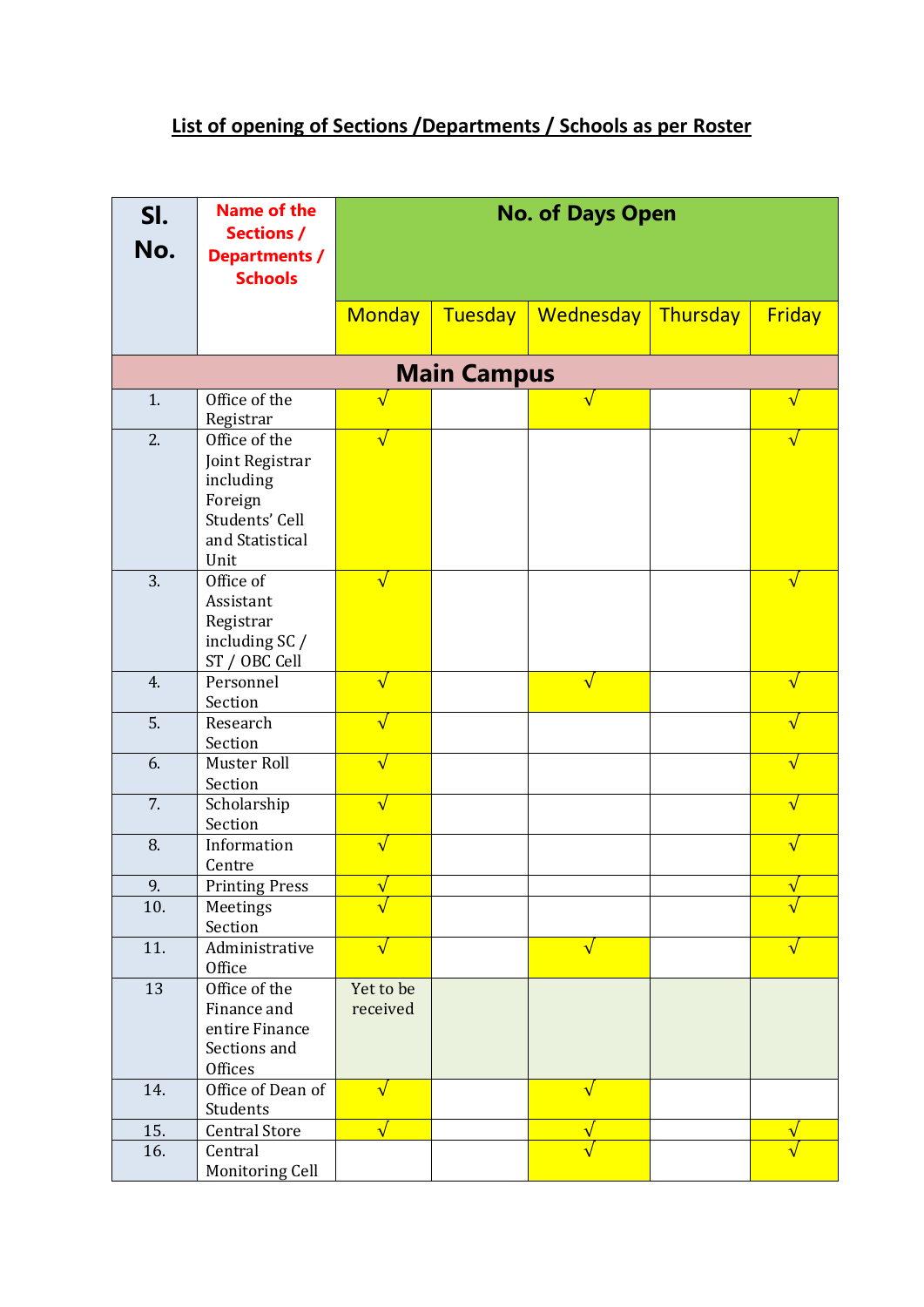| 17.                                          | <b>Internal Audit</b>   | $\mathbf v$           | $\mathbf v$ |                         |           |                         |  |  |
|----------------------------------------------|-------------------------|-----------------------|-------------|-------------------------|-----------|-------------------------|--|--|
| 18.                                          | Office of the           |                       |             |                         |           |                         |  |  |
|                                              | University              |                       |             |                         |           |                         |  |  |
|                                              | Engineer                |                       |             |                         |           |                         |  |  |
| 19.                                          | Publication             | $\sqrt{}$             |             |                         |           |                         |  |  |
|                                              | Officer                 |                       |             |                         |           |                         |  |  |
| 20.                                          | PhD Arts                |                       |             | $\overline{\mathsf{v}}$ | $\sqrt{}$ |                         |  |  |
| 21.                                          | Office of FET           | $\sqrt{}$             |             |                         |           |                         |  |  |
| 22.                                          | Office of FISLM         |                       |             |                         |           |                         |  |  |
| 23.                                          | Office of FSc.          | Yet to be             |             |                         |           |                         |  |  |
|                                              |                         | received              |             |                         |           |                         |  |  |
| 24.                                          | Library Main            | $\sqrt{}$             |             |                         |           | $\overline{\mathsf{v}}$ |  |  |
|                                              | Campus                  |                       |             |                         |           |                         |  |  |
| 25.                                          | <b>DPI</b>              |                       | $\sqrt{}$   |                         |           |                         |  |  |
| 26.                                          | IQAC                    |                       |             |                         | $\sqrt{}$ |                         |  |  |
| 27.                                          | Foreign                 |                       |             |                         |           |                         |  |  |
|                                              | Purchase                |                       |             |                         |           |                         |  |  |
| 28.                                          | JU Press                | √                     | $\sqrt{}$   |                         |           |                         |  |  |
|                                              | (Publication)           |                       |             |                         |           |                         |  |  |
| 29.                                          | Placement &             |                       | $\sqrt{}$   |                         |           |                         |  |  |
|                                              | <b>Training Office</b>  |                       |             |                         |           |                         |  |  |
| <b>Departments / Schools (Main Campuses)</b> |                         |                       |             |                         |           |                         |  |  |
| 1.                                           | Mechanical              |                       |             |                         |           |                         |  |  |
|                                              | Engg. (Office &         |                       |             |                         |           |                         |  |  |
|                                              | Library)                |                       |             |                         |           |                         |  |  |
| 2.                                           | Mechanical              |                       |             |                         |           |                         |  |  |
|                                              | Engg                    |                       |             |                         |           |                         |  |  |
| 3.                                           | Applied                 |                       | $\sqrt{}$   |                         | $\sqrt{}$ |                         |  |  |
|                                              | Mechanics               |                       |             |                         |           |                         |  |  |
|                                              | Laboratory              |                       |             |                         |           |                         |  |  |
|                                              | (Dept. of ME)           |                       |             |                         |           |                         |  |  |
| 4.                                           | <b>Heat Power</b>       |                       | √           |                         |           |                         |  |  |
|                                              | Laboratory              |                       |             |                         |           |                         |  |  |
|                                              | (ME)                    |                       |             |                         |           |                         |  |  |
| 5.                                           | Machine                 |                       |             | V                       | √         |                         |  |  |
|                                              | Elements Lab            |                       |             |                         |           |                         |  |  |
| 6.                                           | (ME)<br>Hydraulics Lab  |                       | $\sqrt{}$   |                         |           |                         |  |  |
|                                              | (ME)                    |                       |             |                         |           | $\sqrt{}$               |  |  |
| 7.                                           | ETCE Dept.              | $\sqrt{}$             |             | ٧                       |           | ٦                       |  |  |
| 8.                                           | Met & Mat Engg.         | $\overline{\sqrt{2}}$ |             |                         |           |                         |  |  |
| 9.                                           | <b>Electrical Engg.</b> |                       |             |                         |           | $\overline{\mathsf{v}}$ |  |  |
| 10.                                          | Control Lab             |                       |             |                         |           |                         |  |  |
|                                              | (EE)                    |                       |             |                         |           |                         |  |  |
| 11.                                          | CCL (EE)                | $\sqrt{}$             |             | $\sqrt{}$               |           |                         |  |  |
| 12.                                          | Machine Lab             |                       |             |                         |           |                         |  |  |
|                                              | (EE)                    |                       |             |                         |           |                         |  |  |
| 13.                                          | <b>High Voltage</b>     | √                     |             |                         |           |                         |  |  |
|                                              | Lab (EE)                |                       |             |                         |           |                         |  |  |
|                                              |                         |                       |             |                         |           |                         |  |  |
| 14.                                          | <b>Illumination Lab</b> | $\sqrt{ }$            | $\sqrt{}$   |                         | $\sqrt{}$ |                         |  |  |